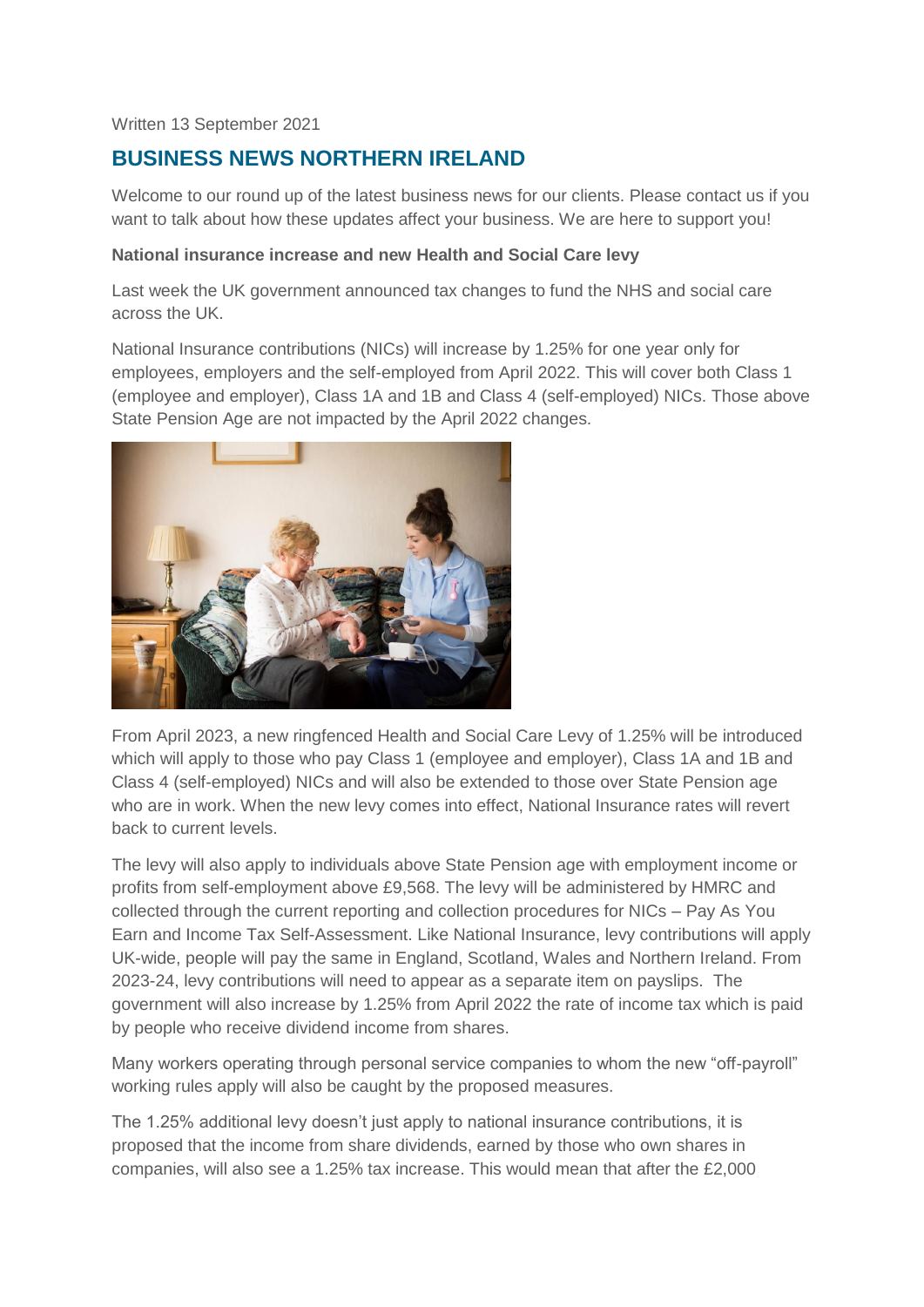dividend allowance the rate of tax would be 8.75% for basic rate taxpayers, 33.75% for higher rate taxpayers and 39.35% for those with income in excess of £150,000 a year.

## **Audience of the Future funding for early-stage projects**

Apply for a share of up to £800,000 for early-stage, human-centred design projects in creative or immersive experiences. Innovate UK, as part of UK Research and Innovation, will invest up to £800,000 to fund early-stage, human-centred design projects through the [Audience of the Future Challenge](https://www.ukri.org/our-work/our-main-funds/industrial-strategy-challenge-fund/artificial-intelligence-and-data-economy/audience-of-the-future-challenge/) Fund. The aim of this competition is to support earlystage projects to generate ideas that meet customer needs, using research and humancentred design principles. Fast, low-cost prototyping and user testing of those ideas is also within scope.

Your proposal must deliver well-defined, user-validated ideas ready for further technical research and development (R&D) and discover insights about the problem space, consumer motivations and behaviours.

Projects must explore innovation opportunities in one or more of the following themes:

- designing for Net Zero
- design for Build Back Better
- design for Cross Sector Immersive Projects

Projects must include activities or work packages that:

- discover customer perceptions, motivations, and behaviour
- define the problem statement and pinpoint the characteristics necessary to make any solution desirable and fit for purpose
- deliver clearly communicated ideas that have been validated through fast, low-cost prototyping and user-testing and are ready for further technical R&D

The competition is open to single applicants and collaborations for projects with total eligible costs between £25,000 and £50,000. To lead a project, your organisation must be a UK registered business of any size. You must involve at least one micro, small or medium-sized enterprise (SME).

See: Competition overview - [Audience of the Future –](https://apply-for-innovation-funding.service.gov.uk/competition/1001/overview) Design Foundations 2 - Innovation [Funding Service \(apply-for-innovation-funding.service.gov.uk\)](https://apply-for-innovation-funding.service.gov.uk/competition/1001/overview)

#### **Claiming back Statutory Sick Pay paid to employees due to coronavirus (COVID-19)**

The Coronavirus Statutory Sick Pay Rebate Scheme will repay employers the Statutory Sick Pay paid to current or former employees.

HMRC have updated the guidance to confirm that employers can only claim for employees who were off work on or before 30 September 2021.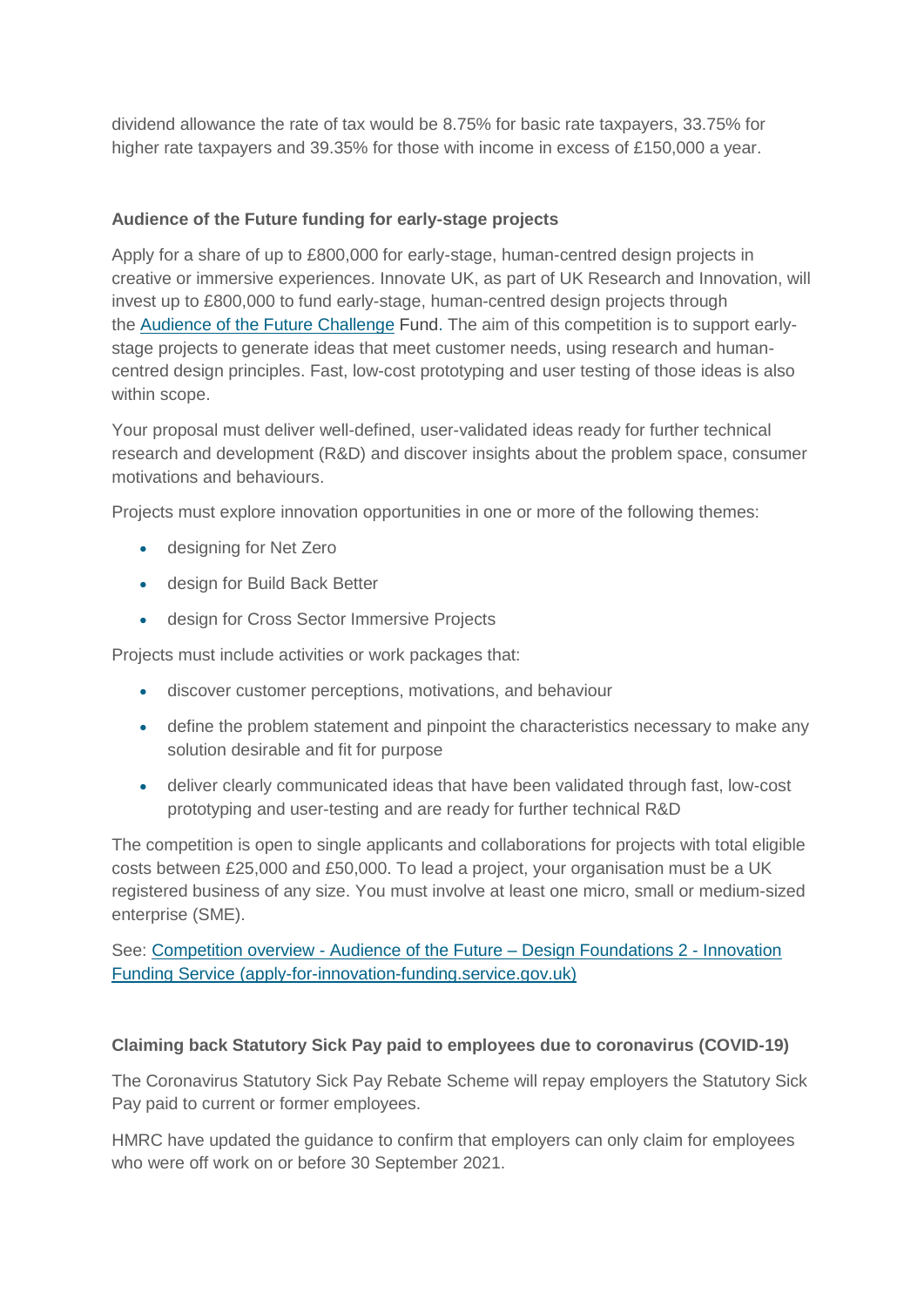The online service you could use to claim back Statutory Sick Pay (SSP) is now available.

See: Check if you can claim back Statutory Sick Pay paid to employees due to coronavirus (COVID-19) - [GOV.UK \(www.gov.uk\)](https://www.gov.uk/guidance/claim-back-statutory-sick-pay-paid-to-employees-due-to-coronavirus-covid-19?utm_medium=email&utm_campaign=govuk-notifications&utm_source=68a594af-5d32-43d6-a546-951fb2af2258&utm_content=daily)

## **Free Statutory Sick Pay (SSP) Webinar**

This webinar from HM Revenue & Customs (HMRC) is designed to help employers understand Statutory Sick Pay Payments.



HMRC will look at who qualifies, how to calculate statutory sick pay and when to pay it, explain terms such as qualifying days and linking periods and highlight some of the differences in the rules about payments to employees who are sick or self-isolating because of coronavirus. This webinar takes place on 26 October 2021.

To register see: [Registration \(gotowebinar.com\)](https://register.gotowebinar.com/rt/2806319127027907596)

# **Red Diesel Replacement competition**

The Red Diesel Replacement competition aims to accelerate the commercialisation of low carbon red diesel alternatives. The £40 million Red Diesel Replacement competition aims to support the development and demonstration of low carbon fuel and system alternatives to red diesel for the construction, and mining and quarrying sectors. The competition will support the decarbonisation of these high-impact sectors that will be affected by the partial removal of the entitlement to use red diesel and rebated fuels from April 2022. The competition is being run by the Department for Business, Energy & Industrial Strategy, and is part of the £1 billion [Net Zero Innovation Portfolio.](https://www.gov.uk/government/collections/net-zero-innovation-portfolio)

The purpose of the expression of interest is to raise early awareness of the competition and to gauge the level of interest. You can express your interest by following the steps below.

- Read the [scope of call document](https://www.gov.uk/government/publications/red-diesel-replacement-competition/red-diesel-replacement-competition-scope-of-the-call) for further information about the proposed competition.
- Complete the [Red Diesel Replacement competition expression of interest](https://www.smartsurvey.co.uk/s/RDR-EOI-Form/)  [form](https://www.smartsurvey.co.uk/s/RDR-EOI-Form/) by midday on 24 September 2021.

See: [Red Diesel Replacement competition: scope of the call -](https://www.gov.uk/government/publications/red-diesel-replacement-competition/red-diesel-replacement-competition-scope-of-the-call) GOV.UK (www.gov.uk)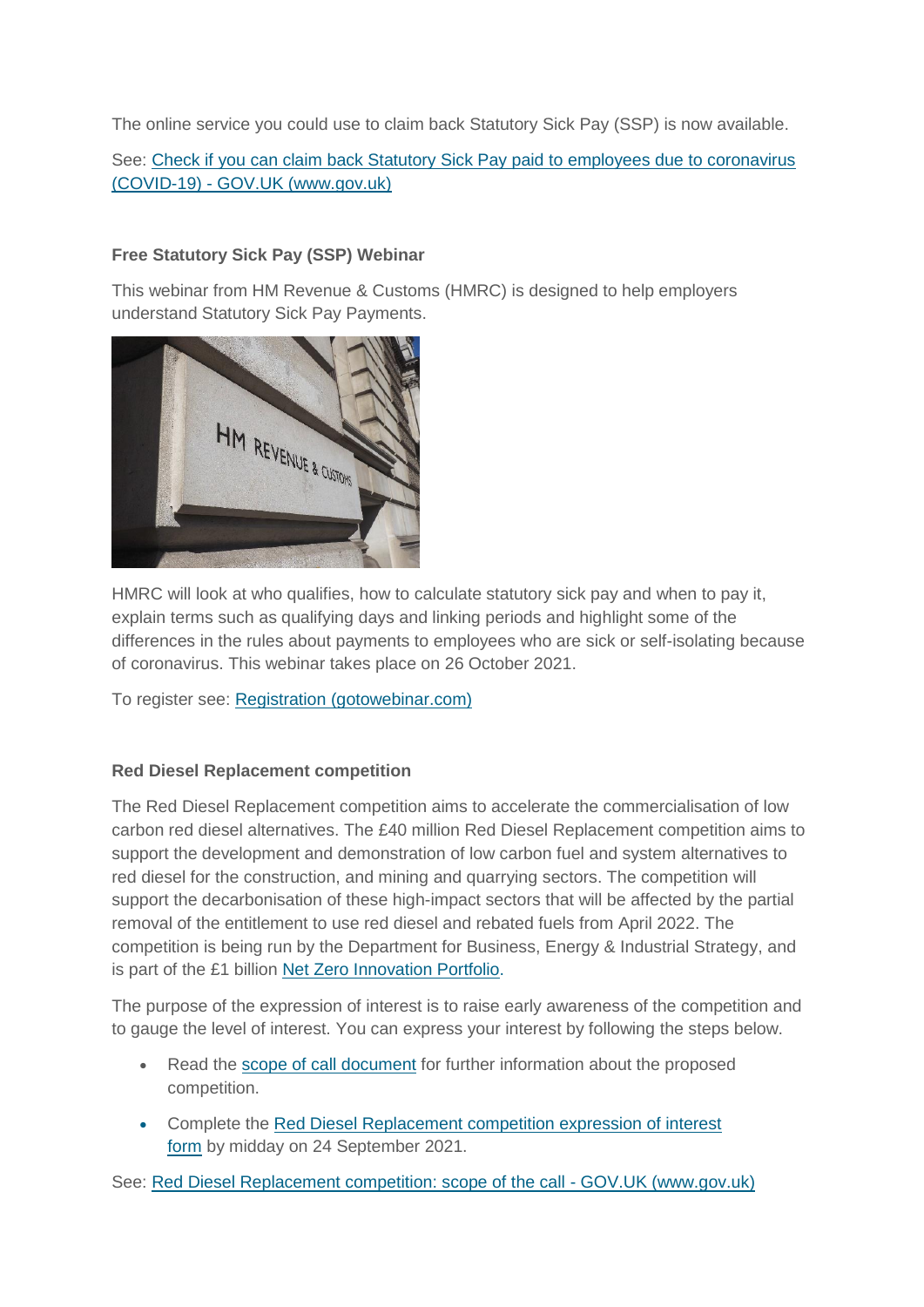# **Gender Pay Gap – Reporting deadline for larger employers approaching**

The extended deadline for reporting Gender Pay Gap data is approaching, with all companies with over 250 employees required to report their data by 4 October 2021.

The Equality and Human Rights Commission provide a guide on doing an equal pay audit for larger organisations. The guide provides a step-by-step approach and useful templates to do an equal pay audit. It is designed to make it easy for larger businesses to examine their pay systems and decrease the risk of an equal pay claim.

An equal pay audit compares the pay of men and women doing equal work in your organisation to:

- identify any differences in pay between men and women doing equal work
- investigate the causes of any differences in pay between men and women doing equal work
- eliminate instances of unequal pay that cannot be justified

Doing an audit demonstrates your commitment as an employer to remove unfair pay practices.

See: Equal pay audit for larger organisations | Equality and Human Rights Commission [\(equalityhumanrights.com\)](https://www.equalityhumanrights.com/en/multipage-guide/equal-pay-audit-larger-organisations)

# **Live Events Reinsurance Scheme**

On 5 August, the UK government announced that it is partnering with insurers to offer a cost indemnification insurance scheme which will make cover available against the cancellation, postponement, relocation or abandonment of events due to new UK Civil Authority restrictions in response to COVID-19.

The Live Events Reinsurance Scheme will support live events across the country — such as music festivals, conferences and business events — that are at risk of being halted or delayed due to an inability to obtain COVID-19 cancellation insurance. Cover will be available to purchase alongside standard commercial events insurance for an additional premium.

In order to be eligible, event organisers must purchase the relevant cover from participating insurers within the scheme. Event organisers must also have or purchase a standard events cancellation policy (or a policy which includes event cancellation coverage) provided at least in part by a participating insurer – the cover backed by the scheme will not be offered on a standalone basis.

 Premium is set at 5% of the total value of insured costs (plus Insurance Premium Tax).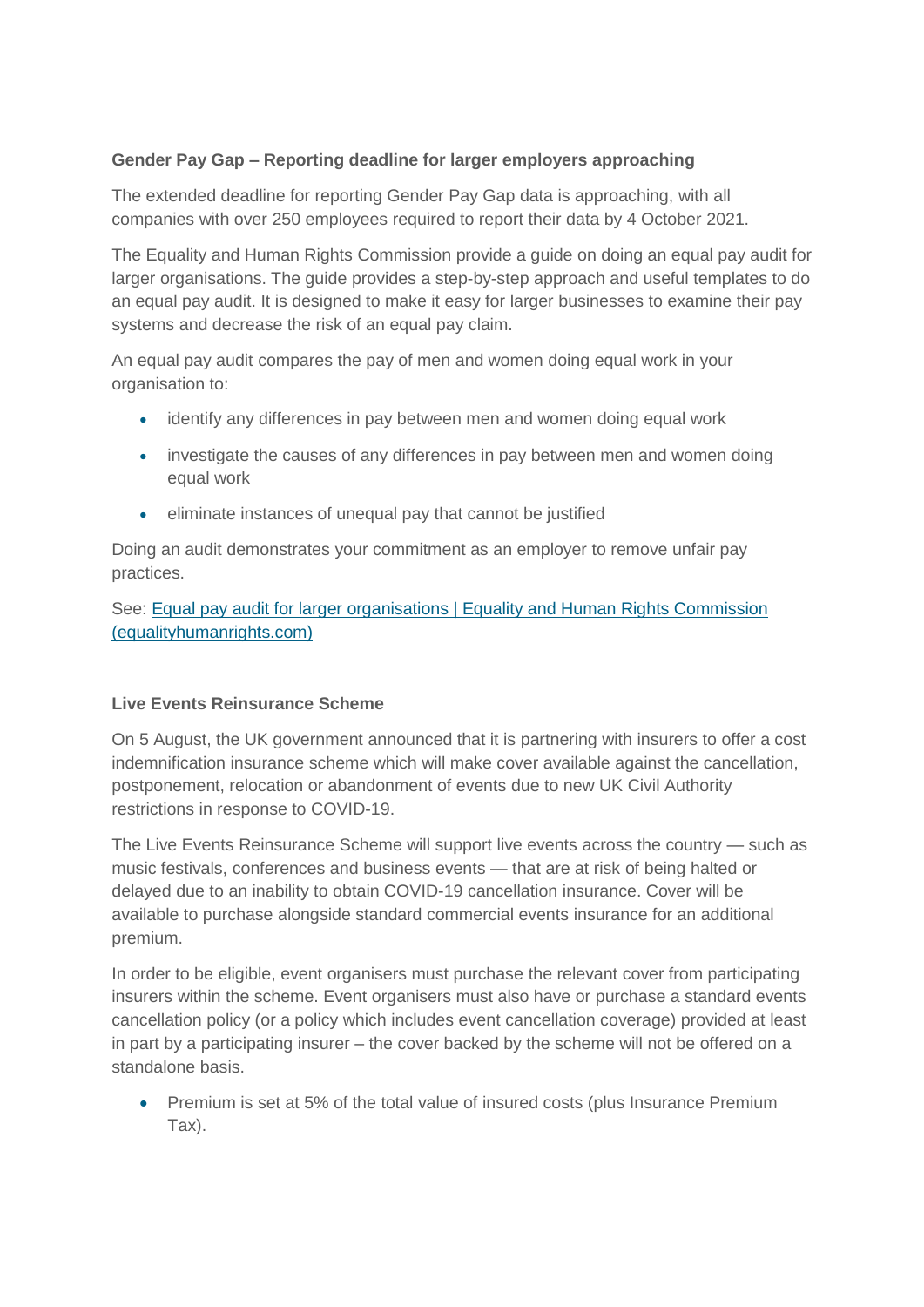- Claims will be subject to an excess of 5% of the value of the insured costs or £1,000 (whichever is higher) per policy.
- Event organisers can purchase cover up to the full cost of their event, irrespective of when those costs are incurred.
- Cover must be purchased at least 8 weeks prior to the event taking place. This requirement will however not apply for the first 12 weeks of the scheme.

The Scheme will run to 30 September 2022 with a review point in Spring 2022. Cover will be available to purchase through participating insurers. A number of prominent insurers in the Lloyd's market, including Arch, Beazley, Dale, Hiscox and Munich are supporting the scheme, and the government expects more to follow. Event organisers can now start approaching these insurers to discuss their cover.

See: [Live Events Reinsurance Scheme -](https://www.gov.uk/government/publications/live-events-reinsurance-scheme?utm_medium=email&utm_campaign=govuk-notifications&utm_source=3779d92f-1459-428c-a96b-03e5ba198a41&utm_content=daily) GOV.UK (www.gov.uk)

## **UK Transition help for businesses**

The Department for International Trade (DIT) have launched a new service for exporters. If you are a UK business and you want to sell goods or services abroad, use this service to ask the DIT export support team a question.

You can ask any question for your business, including on:

- exporting to new markets
- paperwork you need to sell your goods abroad
- rules for a specific country where you want to sell services

See: [Ask the export support team a question -](https://www.gov.uk/ask-export-support-team) GOV.UK (www.gov.uk)

#### **Check how to import or export goods**

There is a new government tool check on how to import or export goods, which provides step by step tailored guidance. Use this service to get information about importing and exporting, including:

- how to register your business for trading
- which licences and certificates you need for your goods
- paying the right tax and duty for your goods
- how to make declarations for your goods to clear the UK border
- which paperwork you need to keep

You will need to know:

• where the goods are coming from or going to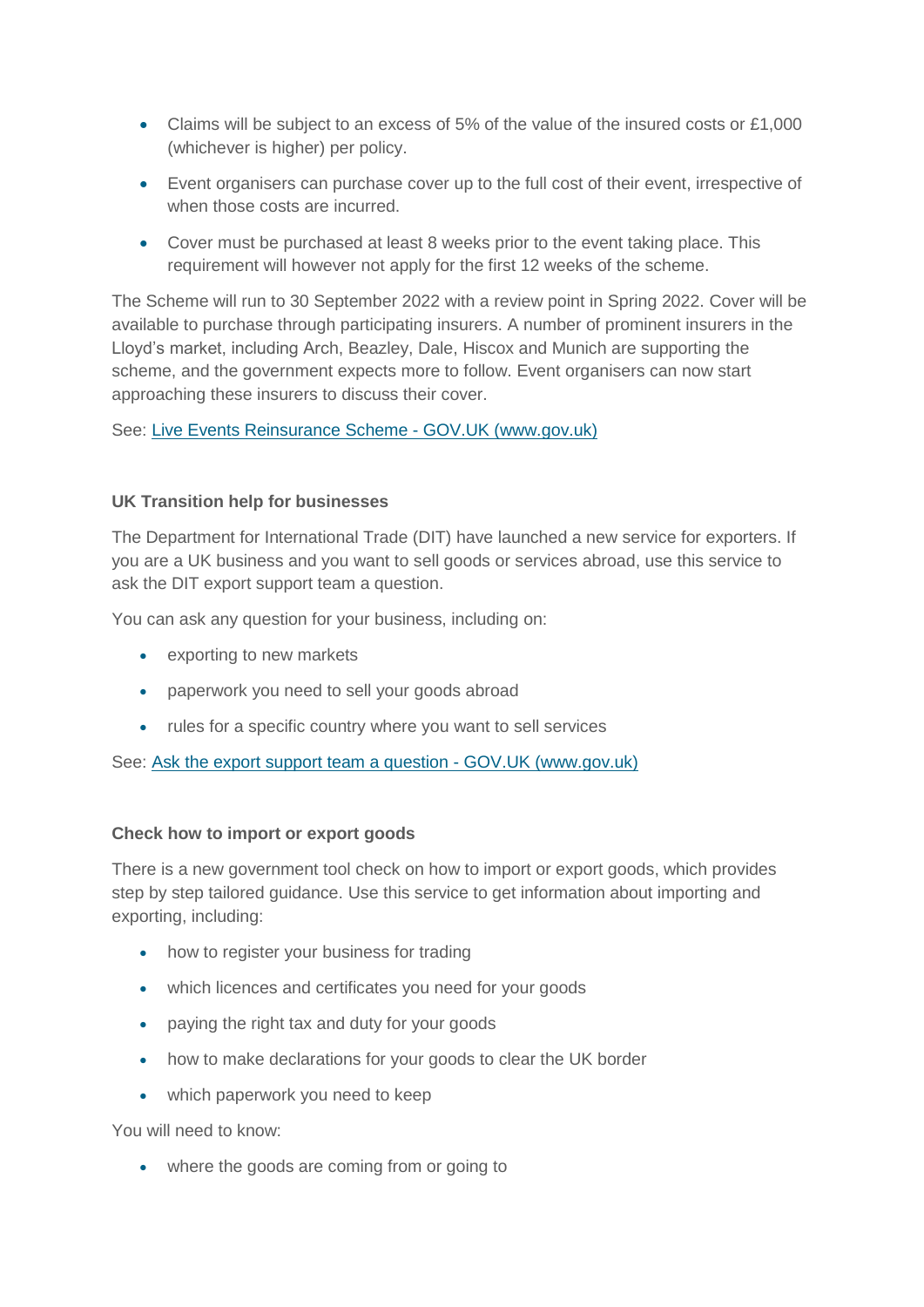• the [commodity code](https://www.gov.uk/guidance/finding-commodity-codes-for-imports-or-exports) for the goods

See: [Check how to import or export goods -](https://www.gov.uk/check-how-to-import-export) GOV.UK (www.gov.uk)

## **Coronavirus Job Retention Scheme update (CJRS)**

Please talk to us about any issues you have with making a claim or preparing for the end of the scheme.

August furlough claims must be submitted by the deadline of Tuesday 14 September.

For August and September, employers can claim 60% of furloughed employees' usual wages for the hours not worked, up to a cap of £1,875 per month per employee. They'll need to contribute 20% from their own funds so that furloughed employees continue to be paid at least 80% of their usual wages in total, for the hours they do not work (up to a cap of £2,500 a month).

What you need to do now:

- work out how much you can claim, and the contribution you will need to make to reach 80% of usual wages
- submit any claims for August, no later than Tuesday 14 September
- keep records supporting the grants they claim, in case HMRC need to check them
- make sure you continue paying CJRS-related employee tax and National Insurance contributions to HMRC, and contact them if you are struggling to pay
- prepare for the scheme closing on 30 September. Final claims for September must be submitted by Thursday 14 October.

See: [Claim for wages through the Coronavirus Job Retention Scheme -](https://www.gov.uk/guidance/claim-for-wages-through-the-coronavirus-job-retention-scheme) GOV.UK [\(www.gov.uk\)](https://www.gov.uk/guidance/claim-for-wages-through-the-coronavirus-job-retention-scheme)

#### **CJRS - Support available for employees if you are unable to bring them back to work.**

There is UK Government support available for employees through the JobHelp website, offering a range of support, training and advice, to help people find their next opportunity. This includes the Kickstart scheme and other Plan for Jobs support measures, along with advice on learning new skills and sectors which are recruiting.

See: [Plan for Jobs: skills, employment and support programmes for jobseekers -](https://www.gov.uk/government/collections/plan-for-jobs-skills-employment-and-support-programmes-for-jobseekers) GOV.UK [\(www.gov.uk\)](https://www.gov.uk/government/collections/plan-for-jobs-skills-employment-and-support-programmes-for-jobseekers)

# **Self Employed Income Support Scheme (SEISS) update**

If you are eligible for the latest SEISS grant you have until 30 September to apply.

Reporting SEISS grants on tax returns: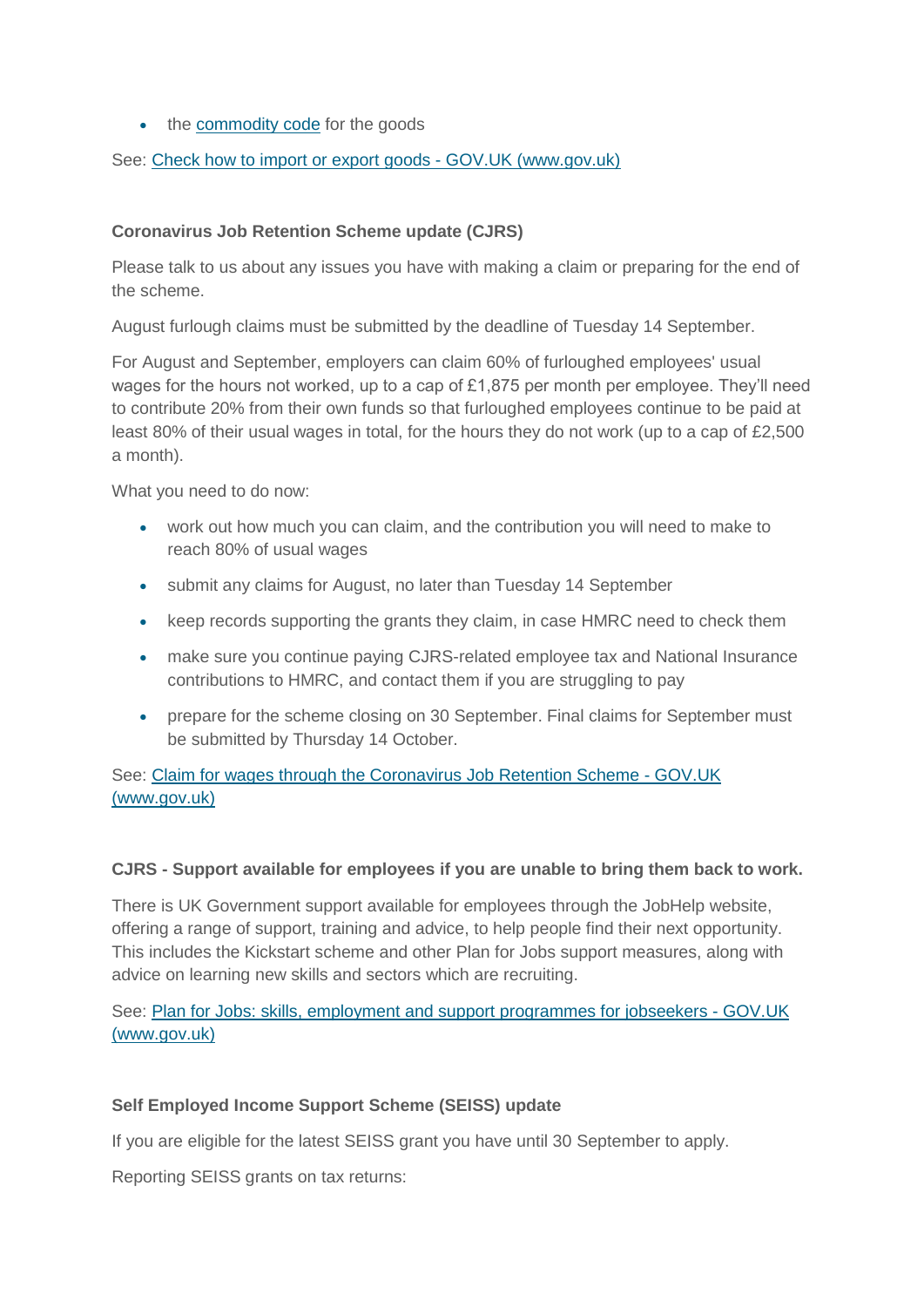SEISS grants are taxable and subject to National Insurance contributions, you should report any SEISS grants received on or before 5 April 2021 on the 2020-21 Self-Assessment tax return (filing deadline of 31 January 2022).

For most people, this means you need to report the first, second and third grants on the 2020-21 Self-Assessment if they were paid on or before 5 April 2021. The fourth and fifth grants should not be included in 2020-21 returns, as these were paid after 5 April 2021, and should instead go on the 2021-22 return (filing deadline of 31 January 2023).

Calculating turnover as a member of a partnership:

HMRC have been asked about customers who joined a partnership between April 2020 and April 2021. If you are in this situation, you need to work out the percentage share of the partnership's turnover. It will be the same percentage of profit you took from the partnership in the 12-month period from April 2020 to April 2021. If you have other businesses, you should add the percentage share of the partnership to the turnover from these.

What not to include when calculating turnover for the fifth grant:

Anything reported as 'any other income' on tax returns should not be included when calculating turnover for the fifth SEISS grant. This includes things such as Universal Credit, maternity allowances, retirement income and foreign income.

You should also not include any previous coronavirus (COVID-19) support payments in the turnover, even though the payments may be taxable when calculating profit. COVID-19 support payments include:

- previous SEISS grants
- Eat Out to Help Out payments
- local authority or devolved administration grants

See: [Work out your turnover so you can claim the fifth SEISS grant -](https://www.gov.uk/guidance/work-out-your-turnover-so-you-can-claim-the-fifth-seiss-grant) GOV.UK (www.gov.uk)

# **Collaborative Growth Programme: call for applications**

Invest Northern Ireland's Collaborative Growth Programme offers funding of up to £25,000 to SME-led networks to scope out innovative collaborative projects with the potential to increase business competitiveness.

Networks wishing to make an application to the programme must consist of a minimum of four Northern Ireland SMEs. At least one of the participating companies must be an Invest NI customer and be prepared to make the application on behalf of the group.

In line with [Northern Ireland's 10X Economic Strategy,](https://www.economy-ni.gov.uk/publications/10x-economy-economic-vision-decade-innovation) Invest NI would particularly welcome projects aligned to the following priority cluster areas:

- digital/ICT/creative
- agri-tech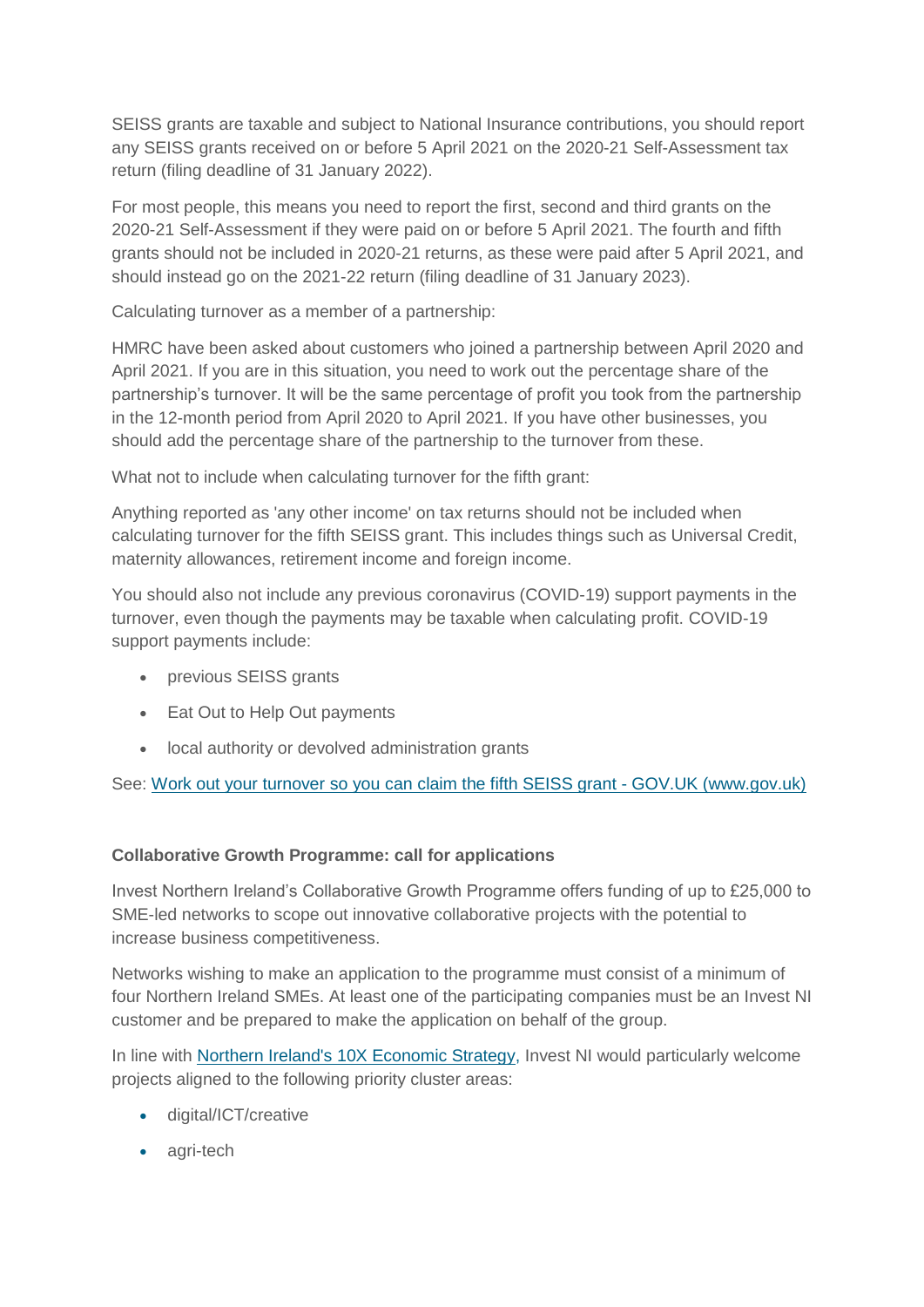- fintech
- advanced manufacturing and engineering
- life and health sciences
- areen economy
- those that seek to mitigate the impacts of Covid-19 and/or EU Exit

Applications focused on innovation-led economic growth from any eligible business sector will also be considered.

The closing date for receipt of applications is Friday 15 October 2021.

See: [Collaborative Growth Programme | Invest Northern Ireland \(investni.com\)](https://www.investni.com/collaborative-growth-programme)

# **Sales Accelerator Programme**

Lisburn & Castlereagh City Council and Newry and Mourne and Down District Council have launched the Sales Accelerator programme to help small businesses boost sales and rebuild their customer base, following the challenges faced during the COVID-19 pandemic. The key elements of the programme will be divided into different strands:

# Strand A - focus on the NI market

Group workshops on topics such as market research, customer relationship management and selling skills.

Mentoring support: you will be allocated an experienced mentor who will work with you to help you to rise to the challenge of identifying and targeting new sales opportunities in NI and then converting these opportunities into new business. This programme is free of charge.

# Strand B - focus on the either ROI or GB market

Group workshops on topics such as assessing your readiness to grow sales outside NI, managing the Brexit challenge and export sales planning.

Sales prospecting support: the council will target and engage with potential customers in either the Republic of Ireland or Great Britain on your behalf and will set up sales meetings with those potential customers who have an interest in your products/services. This programme is free of charge.

# Strand C - trade missions to ROI and GB

Participation in a group trade mission to ROI/GB, including hotel accommodation where you will meet with potential customers. The cost is £150 plus VAT.

See: [Sales Accelerator Programme \(nibusinessinfo.co.uk\)](https://www.nibusinessinfo.co.uk/content/sales-accelerator-programme)